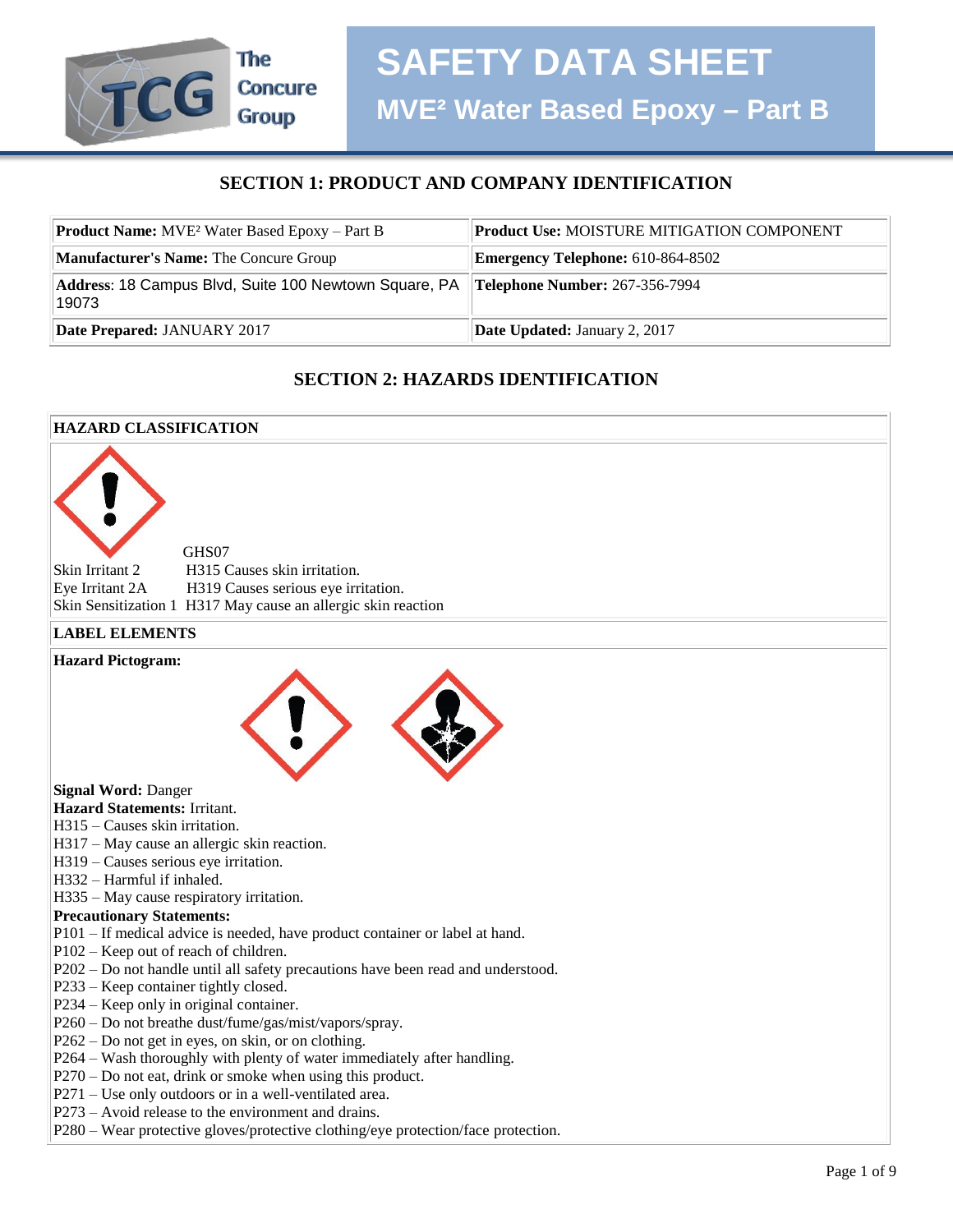

P284 – Wear respiratory protection.

P314 – Get medical advice/attention if you feel unwell.

P391 – Collect spillage.

P402 + P404 – Store in a dry place. Store in a closed container.

P403 + P233 – Store in a well-ventilated place. Keep container tightly closed.

P405 – Store locked up.

P501 – Dispose of contents and container as hazardous waste in accordance with all local, regional, national and international regulations.

#### **ADDITIONAL INFORMATION**

**Hazards not otherwise classified:** Not applicable.

30.0 % of the mixture consists of ingredient(s) of unknown acute toxicity.

# **SECTION 3: COMPOSITION / INFORMATION ON INGREDIENTS**

| <b>MATERIAL OR INGREDIENT</b> | $\mathbf{W}$<br>$\frac{6}{6}$ |
|-------------------------------|-------------------------------|
| Mannich Base Adduct           | 70 %<br>$40% -$               |

Exact composition percentage/concentration has been withheld as a trade secret in accordance with paragraph (i) of §1910.1200.

# **SECTION 4: FIRST-AID MEASURES**

#### **DESCRIPTION OF THE FIRST AID MEASURE**

P301 + P310 +P330 + P331 – IF SWALLOWED: Rinse mouth. Do NOT induce vomiting. Immediately call a POISON CENTER or doctor/physician.

P302 + P352 + P361 – IF ON SKIN: Wash with plenty of soap and water. If skin irritation or rash occurs: Get immediate medical advice/attention.

P304 + P311 + P340 + P341 + P342 – IF INHALED: Remove victim to fresh air and keep at rest in a position comfortable for breathing. If breathing is difficult, remove victim to fresh air and keep at rest in a position comfortable for breathing. If experiencing respiratory symptoms: Call a POISON CENTER or doctor/physician.

P305 + P313 + P337 + P338 + P351 – IF IN EYES: Rinse cautiously with water for several minutes. Remove contact lenses, if present and easy to do. Continue rinsing. If eye irritation persists: Get medical advice/attention.

P306 + P360 – IF ON CLOTHING: Immediately rinse contaminated clothing and skin with plenty of water before removing clothes. P314 – Get medical advice/attention if you feel unwell.

#### **IMPORTANT SYMPTOMS AND EFFECTS, BOTH ACUTE AND DELAYED**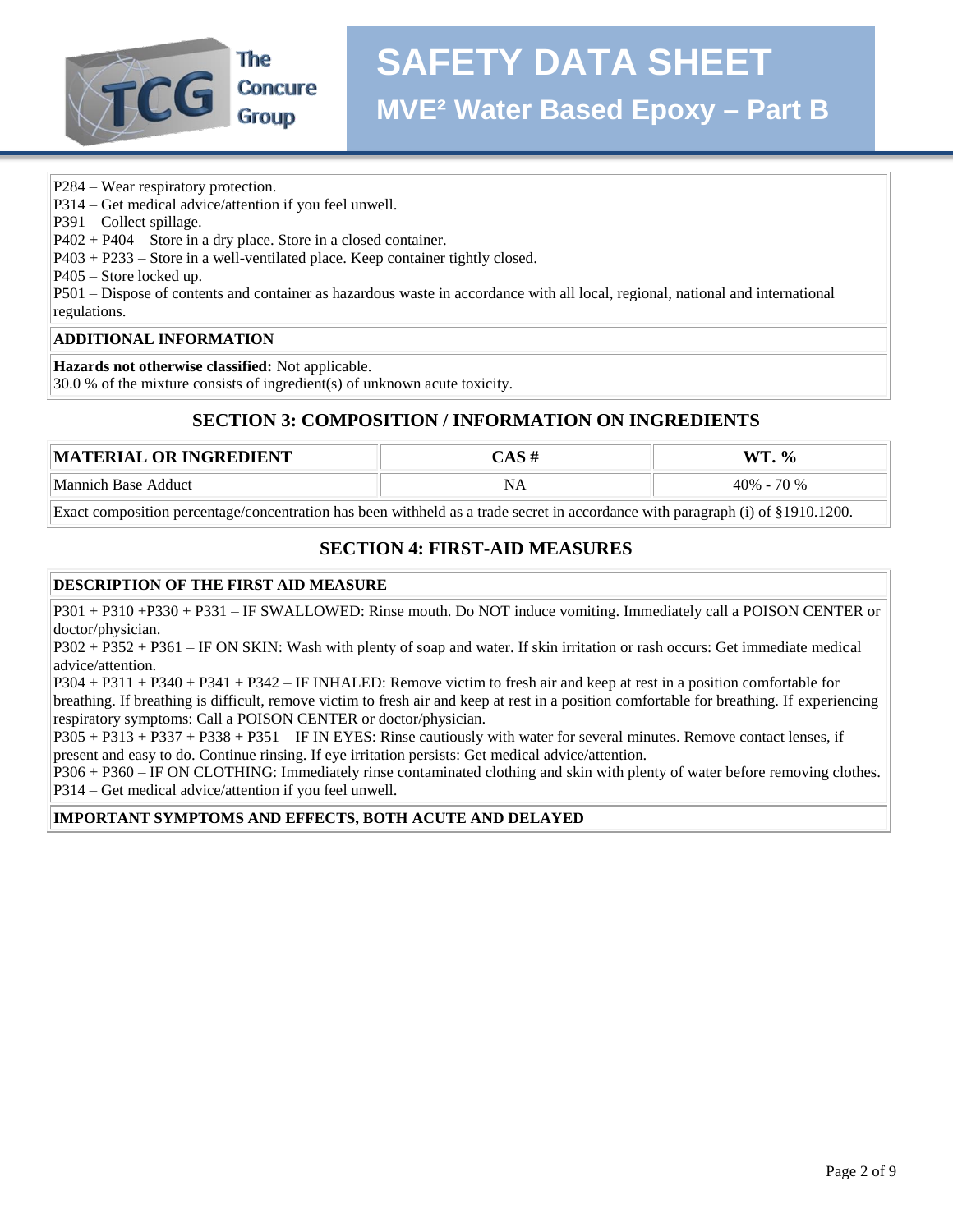

**Eye:** Product vapor in low concentrations can cause lacrimation, conjunctivitis and corneal edema when absorbed into the tissue of the eye from the atmosphere. Corneal edema can cause the perception of "blue haze" or "fog" around lights, although this is a temporary effect and has no known residual effect. Causes eye burns. May cause blindness. Severe eye irritation.

**Skin:** Causes skin burns. Contact with skin may result in redness, drying of the skin, dermatitis and defatting. If absorbed through the skin, may cause central nervous system effects, such as headache, nausea, dizziness, confusion, breathing difficulties. Symptoms of overexposure may be headache, dizziness, tiredness, nausea and vomiting. Harmful in contact with skin.

**Inhalation:** Harmful if inhaled and may cause delayed lung injury. Inhalation of aerosol may cause irritation to the upper respiratory tract. Risk of serious damage to the lungs (by inhalation). May cause nose, throat, and lung irritation. Can cause severe eye, skin and respiratory tract burns. May cause central nervous system effects, such as headache, nausea, dizziness, confusion, breathing difficulties. Severe cases of overexposure can result in respiratory failure. Inhalation of vapors and/or aerosols in high concentration may cause irritation of respiratory system.

**Ingestion:** If ingested, severe burns of the mouth and throat, as well as a danger of perforation of the esophagus and the stomach. May cause central nervous system effects, such as headache, nausea, vomiting, abdominal pain, dizziness, confusion, breathing difficulties. Severe cases of overexposure can result in respiratory failure. Harmful if swallowed.

**Chronic Health Hazard:** This product contains no listed carcinogens according to IARC, ACGIH, NTP and/or OSHA in concentrations of 0.1 percent or greater. Muscular dysfunction. Prolonged contact may result in chemical burns and permanent damage. Repeated or prolonged contact causes sensitization, asthma and eczemas.

#### **INDICATION OF IMMEDIATE MEDICAL ATTENTION AND SPECIAL TREATMENTS NEEDED**

**Note to Physicians:** Symptoms may not appear immediately. Application of corticosteroid cream has been effective in treating skin irritation.

**Specific Treatments:** In case of accident or if you feel unwell, seek medical advice immediately (show the label or SDS where possible).

# **SECTION 5 – FIRE-FIGHTING MEASURES**

#### **FLAMMABILITY**

**Flammability:** Not flammable by WHMIS/OSHA criteria.

#### **EXTINGUISHING MEDIA**

**Suitable Extinguishing Media:** Alcohol-resistant foam. Carbon dioxide (CO2). Dry chemical. Dry sand. Limestone powder. **Unsuitable Extinguishing Media:** Not available.

#### **SPECIAL HAZARDS ARISING FROM THE CHEMICAL**

**Products of Combustion:** May generate ammonia gas. May generate toxic nitrogen oxide gases. Use of water may result in the formation of very toxic aqueous solutions. Do not allow run-off from fire fighting to enter drains or water courses. Incomplete combustion may form carbon monoxide. Ammonia gas may be liberated at high temperatures. In case of incomplete combustion an increased formation of oxides of nitrogen (NOx) is to be expected. Downwind personnel must be evacuated. Burning produces obnoxious and toxic fumes.

**Explosion Data: Sensitivity to Mechanical Impact:** Not available.

 **Sensitivity to Static Discharge:** Not available.

#### **SPECIAL PROTECTIVE EQUIPMENT AND PRECAUTIONS FOR FIRE FIGHTERS**

Avoid contact with the skin. A face shield should be worn. Keep upwind of fire. Use personal protective equipment. Wear self contained breathing apparatus for firefighting. Wear full fire fighting turn-out gear (full Bunker gear) and respiratory protection (SCBA). Do not allow run-off from fire fighting to enter drains or water courses.

# **SECTION 6: ACCIDENTAL RELEASE MEASURES**

#### **PERSONAL PRECAUTIONS, PROTECTIVE EQUIPMENT AND EMERGENCY PROCEDURES**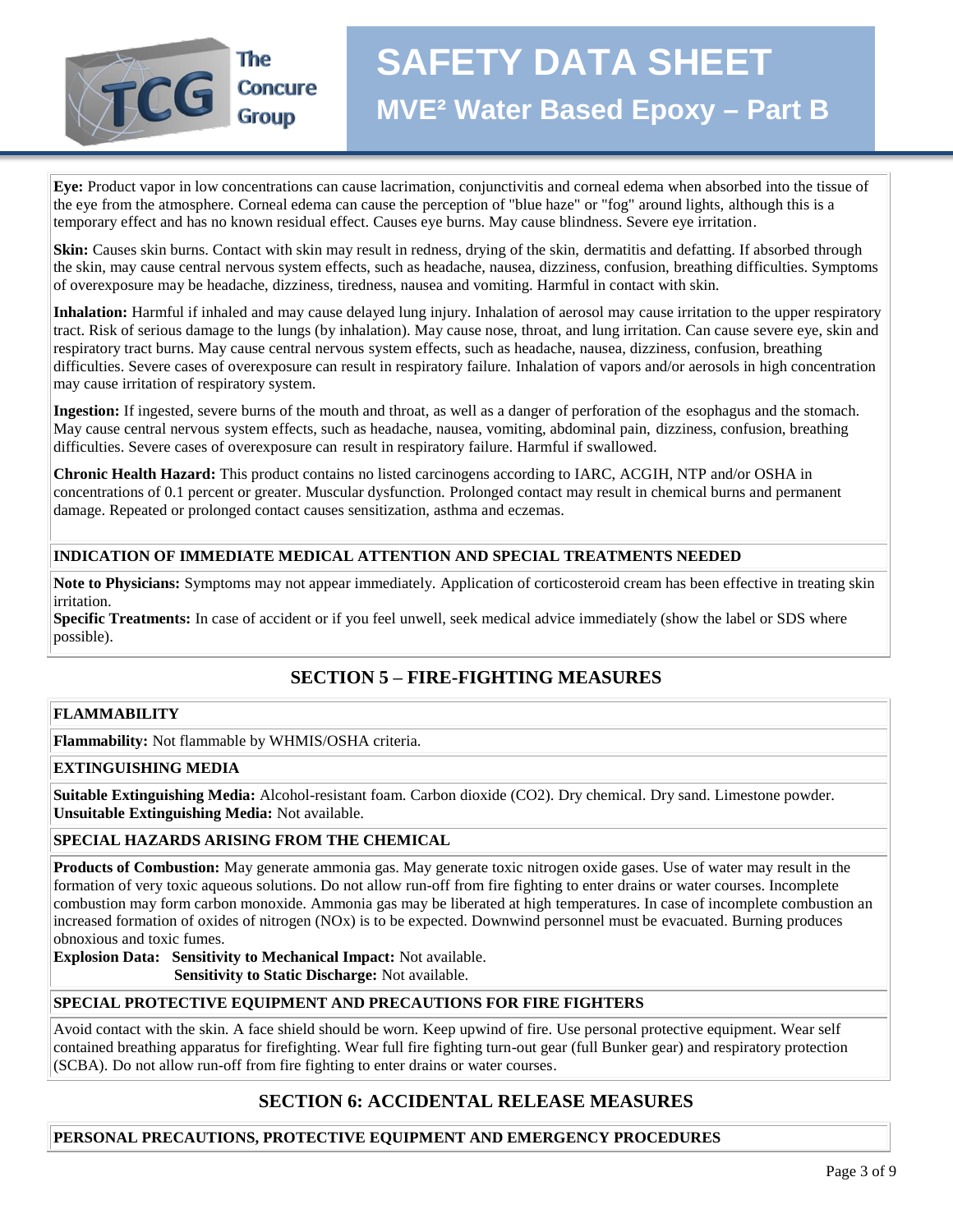

Use personal protective equipment. Wear suitable protective clothing, gloves and eye/face protection. Open enclosed spaces to outside atmosphere. Evacuate personnel to safe areas and do not approach spilled product. If possible, stop flow of product.

#### **METHODS AND MATERIALS FOR CONTAINMENT AND CLEAN - UP**

**Methods for Containment:** Approach suspected leak areas with caution. Contain and absorb spill with inert material (sand, vermiculite, etc.) and place in a suitable container. Do not flush to sewer or allow material to enter waterways. Use appropriate Personal Protective Equipment (PPE).

**Methods for Cleaning-Up:** Use suitable protective equipment and wear protective clothing, gloves and eye/face protection. Scoop up material and place in a disposal container. Provide adequate ventilation.

# **SECTION 7: HANDLING AND STORAGE**

#### **PRECAUTIONS FOR SAFE HANDLING**

**Handling:** Avoid contact with skin and eyes. Do not swallow. Do not breathe vapor or mist. Good housekeeping is important to prevent accumulation of material. Avoid generating mist. Use only in well-ventilated areas. Handle and open container with care. When using do not eat or drink. Wash hands before eating, drinking, or smoking. (See section 8)

**General Hygiene Advice:** Launder contaminated clothing before reuse. Wash hands before eating, drinking, or smoking.

#### **CONDITIONS FOR SAFE STORAGE, INCLUDING ANY INCOMPATIBILITIES**

**Storage:** Keep out of the reach of children. Do not store near acids. Do not store in reactive metal containers . Keep containers tightly closed in a dry, cool and well-ventilated place. Store in air-tight labeled containers. Keep containers closed when not in use. Avoid any dust buildup by frequent cleaning and suitable construction of the storage area. Store in a temperature controlled area between  $10^{6}$ C (50<sup>O</sup>F) and 30<sup>O</sup>C (90<sup>O</sup>F). Use corrosion-resistant structural materials and lighting and ventilation systems in the storage area. (See section 10)

# **SECTION 8: EXPOSURE CONTROLS/PERSONAL PROTECTION**

#### **CONTROL PARAMETERS**

| <b>Exposure Guidelines</b> |                                     |                  |
|----------------------------|-------------------------------------|------------------|
|                            | <b>Occupational Exposure Limits</b> |                  |
| Ingredient                 | <b>OSHA-PEL</b>                     | <b>ACGIH-TLV</b> |
| Mannich Base Adduct        | Not available.                      | Not available.   |

#### **EXPOSURE CONTROLS**

**Engineering Controls:** Use adequate ventilation to keep exposures (airborne levels of dust, fume, vapor, etc.) below recommended exposure limits.

#### **INDIVIDUAL PROTECTIVE MEASURES**

#### **Personal Protective Equipment:**

**Eye/Face Protection:** Wear suitable eye and face protection.

**Skin Protection:**

 **Hand Protection:** Wear suitable Neoprene gloves, PVC disposable gloves, or Nitrile rubber gloves.  **Body Protection:** Wear suitable protective clothing.

**Respiratory Protection:** A NIOSH approved Mist Respirator or filtering facepiece. Respirators should be selected by and used under the direction of a trained health and safety professional following OSHA and ANSI requirement standards.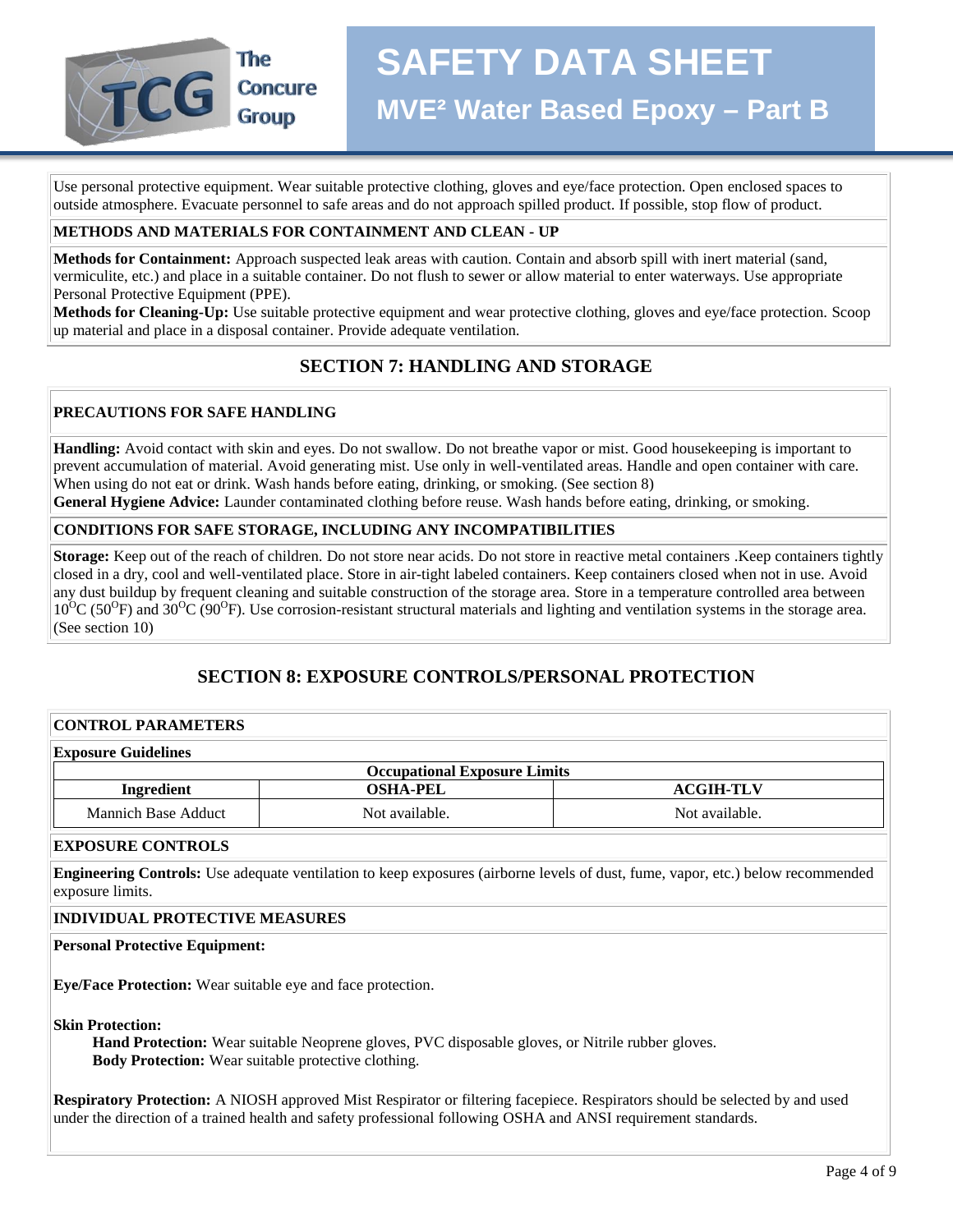

**General Health and Safety Measures:** Handle according to established industrial hygiene and safety practices.

# **SECTION 9: PHYSICAL AND CHEMICAL PROPERTIES**

| <b>Appearance</b>                              | Liquid                           |
|------------------------------------------------|----------------------------------|
| <b>Color</b>                                   | Amber – slight haze appearance   |
| Odor                                           | Amine-like                       |
| pH                                             | >11                              |
| <b>Initial Boiling Point and Boiling Range</b> | $>100^{\circ}C(212^{\circ}F)$    |
| <b>Flash Point</b>                             | $104^{\circ}C(219^{\circ}F)$     |
| <b>Evaporation Rate</b>                        | Not Available                    |
| Flammability                                   | Not Available                    |
| <b>Lower Flammability/Explosive Limit</b>      | Not Available                    |
| <b>Upper Flammability/Explosive Limit</b>      | Not Available                    |
| <b>Vapor Pressure</b>                          | 17.70 mmHg at $21^{0}C(70^{0}F)$ |
| <b>Vapor Density</b>                           | Not Available                    |
| <b>Relative Density/Specific Gravity</b>       | 1.0 to 1.1                       |
| Solubility                                     | Partial                          |
| <b>Auto-Ignition Temperature</b>               | Not Available                    |
| <b>Decomposition Temperature</b>               | Not Available                    |
| <b>Oxidizing Properties</b>                    | Not Available                    |
| <b>Explosive Properties</b>                    | Not Available                    |

# **SECTION 10: STABILITY AND REACTIVITY**

#### **REACTIVITY**

Stable under normal conditions and conditions of normal use.

### **CHEMICAL STABILITY**

Stable under normal storage conditions and conditions of normal use.

#### **POSSIBILITY OF HAZARDOUS REACTIONS**

Reaction with peroxides may result in violent decomposition of peroxide possibly creating an explosion. CAUTION! N-Nitrosamines, many of which are known to be potent carcinogens, may be formed when the product comes in contact with nitrous acid, nitrites or atmospheres with high nitrous oxide concentrations.

#### **CONDITIONS TO AVOID**

Avoid temperatures above  $100^{\circ}$ C (212<sup>o</sup>F). Toxic decomposition products may be formed during combustion.

#### **INCOMPATIBLE MATERIALS**

Sodium hypochlorite. Organic (i.e. acetic acid, citric acid etc.) and Mineral acids.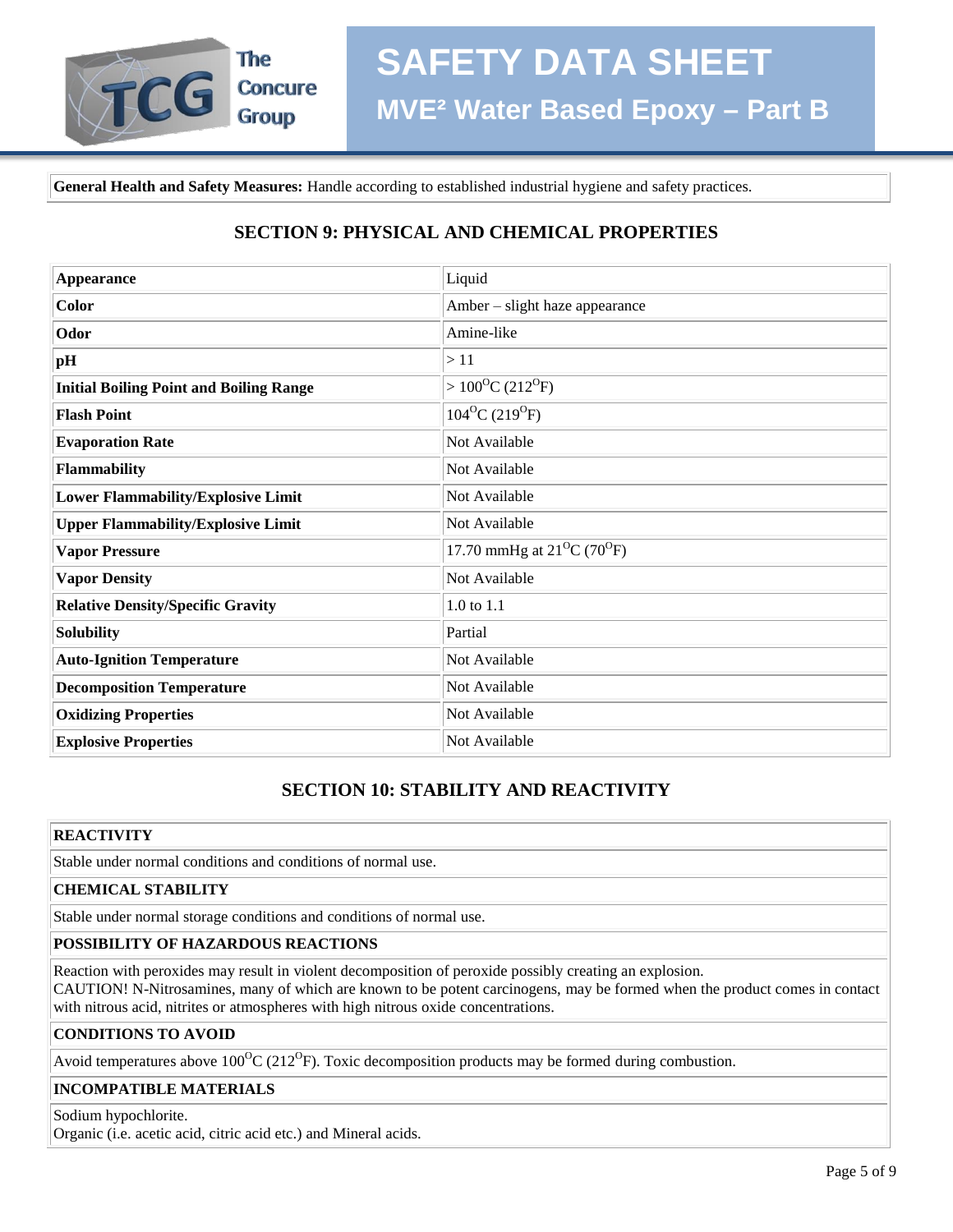

Reaction with peroxides may result in violent decomposition of peroxide possibly creating an explosion. Incompatible with bases. Oxidizing agents.

#### **HAZARDOUS DECOMPOSITION PRODUCTS**

Nitric acid.

Ammonia. Nitrogen oxides (NOx). Nitrogen oxide can react with water vapors to form corrosive nitric acid. Carbon monoxide. Carbon dioxide (CO2).

# **SECTION 11: TOXICOLOGICAL INFORMATION**

#### **INFORMATION ON TOXICOLOGICAL EFFECTS**

**Likely Routes of Exposure:** Skin contact, skin absorption, eye contact, inhalation, and ingestion.

#### **Symptoms related to physical/chemical/toxicological characteristics:**

**Eye:** Product vapor in low concentrations can cause lacrimation, conjunctivitis and corneal edema when absorbed into the tissue of the eye from the atmosphere. Corneal edema can cause the perception of "blue haze" or "fog" around lights, although this is a temporary effect and has no known residual effect. Causes eye burns. May cause blindness. Severe eye irritation.

**Skin:** Causes skin burns. Contact with skin may result in redness, drying of the skin, dermatitis and defatting. If absorbed through the skin, may cause central nervous system effects, such as headache, nausea, dizziness, confusion, breathing difficulties. Symptoms of overexposure may be headache, dizziness, tiredness, nausea and vomiting. Harmful in contact with skin.

**Inhalation:** Harmful if inhaled and may cause delayed lung injury. Inhalation of aerosol may cause irritation to the upper respiratory tract. Risk of serious damage to the lungs (by inhalation). May cause nose, throat, and lung irritation. Can cause severe eye, skin and respiratory tract burns. May cause central nervous system effects, such as headache, nausea, dizziness, confusion, breathing difficulties. Severe cases of overexposure can result in respiratory failure. Inhalation of vapors and/or aerosols in high concentration may cause irritation of respiratory system.

**Ingestion:** If ingested, severe burns of the mouth and throat, as well as a danger of perforation of the esophagus and the stomach. May cause central nervous system effects, such as headache, nausea, vomiting, abdominal pain, dizziness, confusion, breathing difficulties. Severe cases of overexposure can result in respiratory failure. Harmful if swallowed.

#### **Acute Toxicity:**

| Ingredient                 | $_{\rm LC50}$ | LD50                                                    |
|----------------------------|---------------|---------------------------------------------------------|
| <b>Mannich Base Adduct</b> | Not Available | Oral $500 - 2,000$ mg/kg, rat<br>$>$ 2000 mg/kg, rabbit |

| <b>Calculated overall Chemical Acute Toxicity Values</b> |                |                |  |
|----------------------------------------------------------|----------------|----------------|--|
| LC50 (inhalation)                                        | $LD50$ (oral)  | LD50 (dermal)  |  |
| Not available.                                           | Not available. | Not available. |  |

| Ingredient                 | <b>Chemical Listed as Carcinogen or</b><br><b>Potential Carcinogen</b><br>(NTP, IARC, OSHA, ACGIH, CP65)* |
|----------------------------|-----------------------------------------------------------------------------------------------------------|
| <b>Mannich Base Adduct</b> | Not listed.                                                                                               |
|                            | $\sim$<br>$\sim$ $\sim$                                                                                   |

**(\* See Section 15)**

#### **DELAYED, IMMEDIATE, AND CHRONIC EFFECTS OF SHORT-TERM AND LONG-TERM EXPOSURE**

**Skin Corrosion/Irritation:** Severe skin irritation. Corrosive to skin.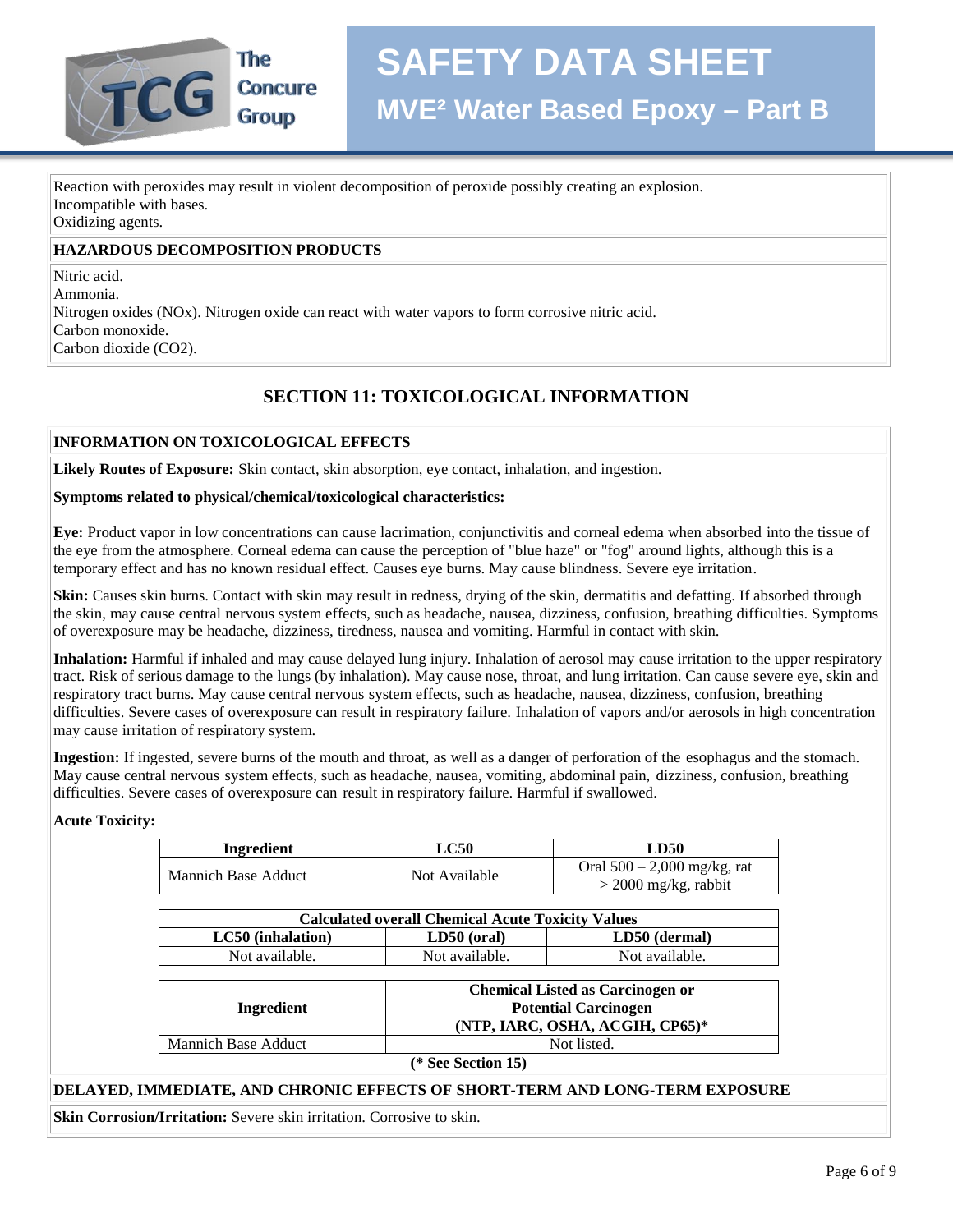

**Serious Eye Damage/Irritation:** Severe eye damage.

**Respiratory Sensitization:** Harmful if inhaled and may cause delayed lung injury. Can cause severe respiratory tract burns. May cause irritation to the upper respiratory tract with risk of serious damage to the lungs by inhalation. May cause nose, throat, and lung irritation.

**Skin Sensitization:** May cause an allergic skin reaction.

**STOT-Single Exposure:** May cause respiratory irritation.

**Chronic Health Effects:**

 **Carcinogenicity:** Not hazardous by WHMIS/OSHA criteria.  **Germ Cell Mutagenicity:** Not hazardous by WHMIS/OSHA criteria.

**Reproductive Toxicity:**

 **Developmental:** Based on available data, the classification criteria are not met.

 **Teratogenicity:** Not hazardous by WHMIS/OSHA criteria.

 **Embryotoxicity:** Not hazardous by WHMIS/OSHA criteria.

 **Fertility:** Based on available data, the classification criteria are not met.

**STOT-Repeated Exposure:** Not available.

**Aspiration Hazard:** Based on available data, the classification criteria are not met.

**Toxicologically Synergistic Materials:** Not available.

**Other Information:** Not available.

# **SECTION 12: ECOLOGICAL INFORMATION**

#### **ECOTOXICITY**

#### **Acute/Chronic Toxicity:**

Aquatic Toxicity: No data is available on the product itself. Toxicity to other organisms: No data available.

#### **PERSISTENCE AND DEGRADABILITY**

Not available.

#### **BIOACCUMULATIVE POTENTIAL**

**Bioaccumulation:** No data is available on the product itself.

#### **MOBILITY IN SOIL**

Not available.

#### **OTHER ADVERSE EFFECTS**

Not available.

# **SECTION 13: DISPOSAL CONSIDERATIONS**

#### **WASTE TREATMENT METHODS**

**Disposal Method:** This material must be disposed of in accordance with all local, state, provincial, and federal regulations. **Other Disposal Recommendations:** Not available

# **SECTION 14: TRANSPORT INFORMATION**

#### **UN NUMBER**

Not dangerous goods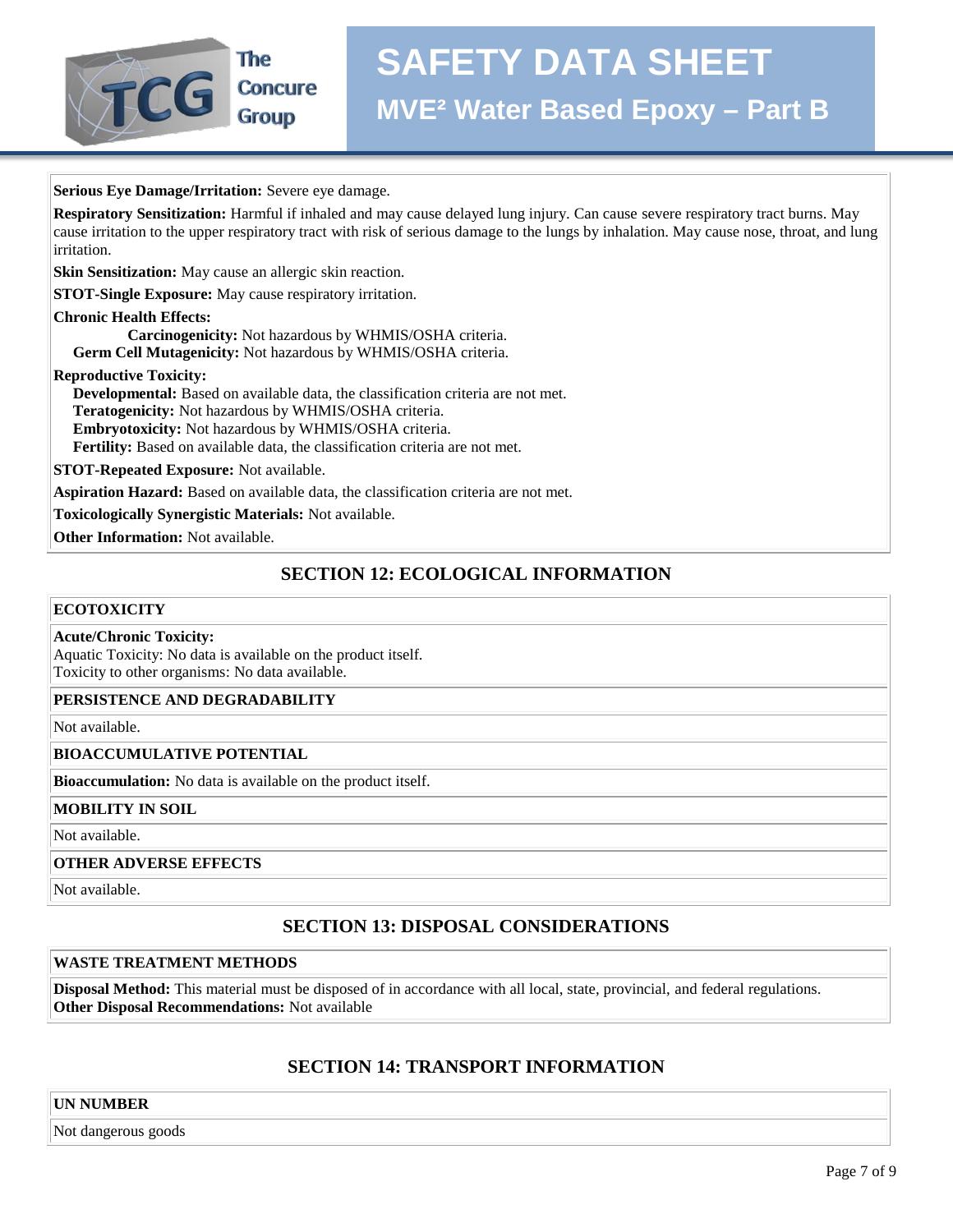# **SAFETY DATA SHEET**



**Concure Group** 

# **UN PROPER SHIPPING NAME**

Not dangerous goods

# **TRANSPORT HAZARD CLASS (ES)**

Not dangerous goods

# **ENVIRONMENTAL HAZARDS**

Not dangerous goods

### **SPECIAL PRECAUTIONS**

Do not handle until all safety precautions have been read and understood.

# **SECTION 15: REGULATORY INFORMATION**

# **SAFETY, HEALTH AND ENVIRONMENTAL REGULATIONS/ LEGISLATIONS SPECIFIC FOR THE CHEMICAL**

SDS prepared pursuant to the Hazard Communication Standard (CFR29 1910.1200) HazCom 2012

| <b>SARA Title III</b> |                                 |                                     |                            |                       |
|-----------------------|---------------------------------|-------------------------------------|----------------------------|-----------------------|
| Ingredient            | Section 302 (EHS) TPQ<br>(Ibs.) | <b>Section 304 EHS RO</b><br>$lbs.$ | <b>CERCLA RO</b><br>(lbs.) | <b>Section</b><br>313 |
| Mannich Base Adduct   | Not listed.                     | Not listed.                         | Not listed.                | Not listed.           |

**California Proposition 65:** This product does not contain chemicals known to the state of California to cause cancer.

# **WHMIS Classification(s):**

 Class D1B – Toxic Materials Causing Immediate and Serious Toxic Effects Class D2B - Materials Causing Other Toxic Effects

| <b>TSCA:</b>               |                                                                                                                                                                                      |       | <b>WHMIS Hazard Symbols:</b> |                                                       |
|----------------------------|--------------------------------------------------------------------------------------------------------------------------------------------------------------------------------------|-------|------------------------------|-------------------------------------------------------|
| Ingredient                 | <b>USA TSCA LISTED</b>                                                                                                                                                               |       |                              |                                                       |
| <b>Mannich Base Adduct</b> | Yes.                                                                                                                                                                                 |       |                              |                                                       |
|                            |                                                                                                                                                                                      |       |                              |                                                       |
|                            | <b>NFPA National Fire Protection Association</b>                                                                                                                                     |       |                              | <b>HMIS-Hazardous Materials Identification System</b> |
| <b>Health:</b>             |                                                                                                                                                                                      |       | Health:                      | $2*$                                                  |
| <b>Fire:</b>               |                                                                                                                                                                                      | Fire: |                              |                                                       |
| <b>Reactivity:</b>         |                                                                                                                                                                                      |       | <b>Reactivity:</b>           |                                                       |
|                            | <b>Hazard Rating:</b> $0 = \text{minimal}$ , $1 = \text{slight}$ , $2 = \text{moderate}$ , $3 = \text{severe}$ , $4 = \text{extreme}$<br>* SOURCE AGENCY CARCINOGEN CLASSIFICATIONS: |       |                              |                                                       |
| <b>CP65</b>                | <b>California Proposition 65</b>                                                                                                                                                     |       |                              |                                                       |
| $OSHA$ $(0)$               | Occupational Safety and Health Administration.                                                                                                                                       |       |                              |                                                       |
| ACGIH(G)                   | <b>American Conference of Governmental Industrial Hygienists.</b><br>A1 - Confirmed human carcinogen.                                                                                |       |                              |                                                       |
|                            | A2 - Suspected human carcinogen.                                                                                                                                                     |       |                              |                                                       |
|                            | A3 - Animal carcinogen.                                                                                                                                                              |       |                              |                                                       |
|                            | A4 - Not classifiable as a human carcinogen.                                                                                                                                         |       |                              |                                                       |
|                            | A5 - Not suspected as a human carcinogen.                                                                                                                                            |       |                              |                                                       |
| $IARC$ (I)                 | <b>International Agency for Research on Cancer.</b>                                                                                                                                  |       |                              |                                                       |
|                            |                                                                                                                                                                                      |       |                              | $D_{\alpha\alpha\alpha}$ $Q_{\alpha}f$                |